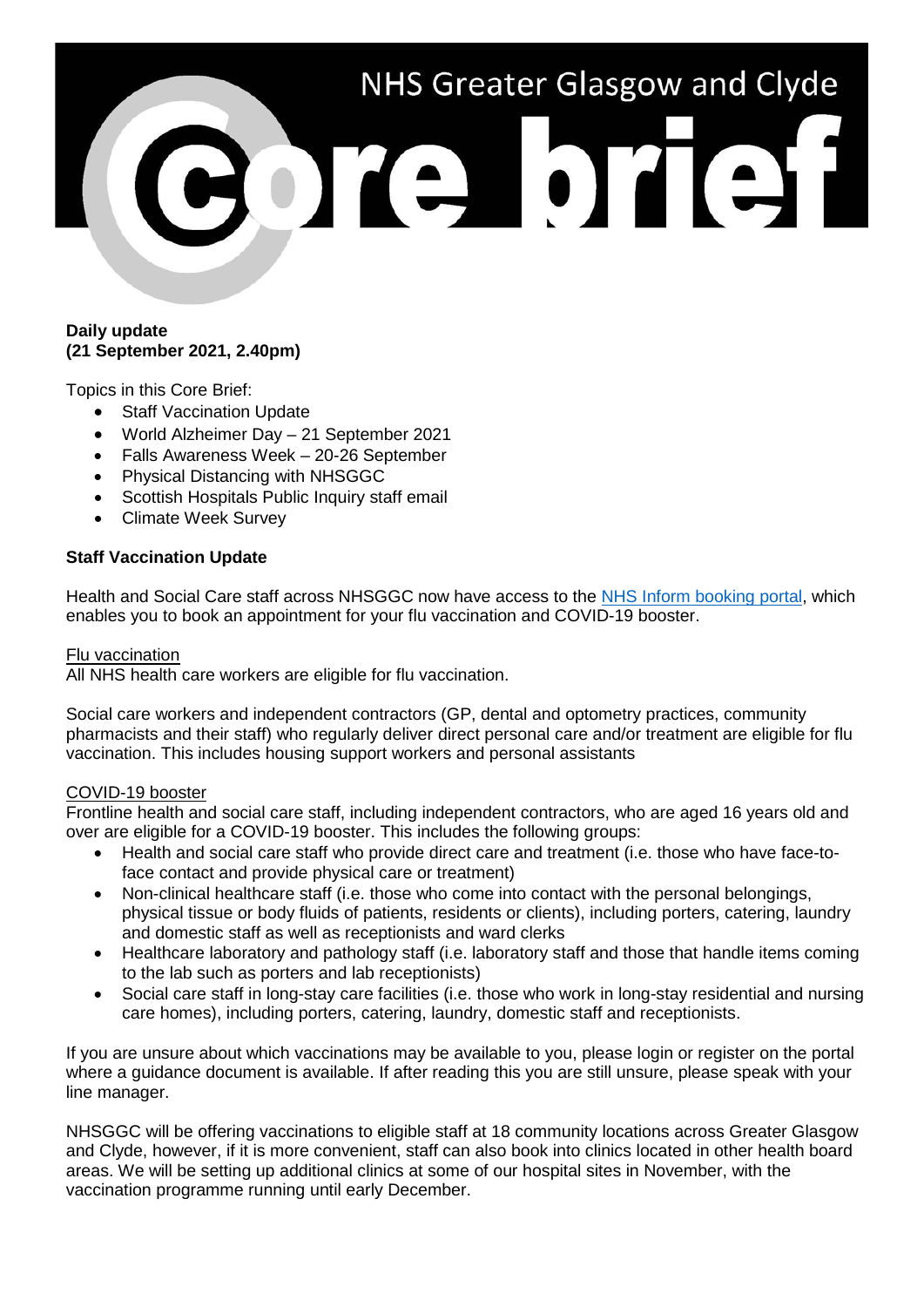At this stage, staff will be able to book appointments between now and the  $10<sup>th</sup>$  of October, but more appointments will be released in the coming weeks and we will keep you updated as to when later appointments are live on the portal.

For those staff who are eligible to receive both a flu vaccination and COVID-19 booster, both will be administered at the same appointment. If you are eligible to receive a flu vaccination and/or a COVID-19 booster, we would strongly encourage you to get yourself vaccinated, so please book an appointment at a time and place most convenient to you.

You may also be eligible due to your age or an underlying health condition so you may also receive an invitation directly by letter.

# **World Alzheimer Day – 21 September 2021**

On World Alzheimer Day organisations around the world come together to raise awareness of dementia and NHSGGC also have a part to play.

There are a variety of ways you can take part. Join in any of the educational events to increase your knowledge.

Join Alzheimer Scotland Conference on 21 September register at [Alzheimer Scotland Annual Conference](https://www.alzscot.org/our-work/events/alzheimer-scotland-annual-conference-2021)  [2021 | Alzheimer Scotland \(alzscot.org\)](https://www.alzscot.org/our-work/events/alzheimer-scotland-annual-conference-2021)

Following on from the Annual Conference, Alzheimer Scotland are holding a series of workshops, webinars and drop-in sessions between 22-24 September. These will explore a range of topics from Brain Health to Power of Attorney, hearing from experts from across the dementia community along with representatives from the healthcare sector and design and legal industries.

Look out for Sandra Shields ASDNC, NHSGGC mini session "Getting to Know Me Made Easy" 11am 22 September. Annual [Conference 2021 Follow On Sessions | Alzheimer Scotland \(alzscot.org\)](https://www.alzscot.org/annual-conference-2021-follow-on-sessions)

Remember the "One wee thing" twitter campaign? Can you think about what you are doing, or what you could do, to make the situation for people with dementia better?

If you are able to get involved please tweet @sandrewshields @christineahp & @nhsggc and let us know.

## **Falls Awareness Week – 20-26 September**

To mark Falls Awareness Week, we are highlighting the impact of falls within hospitals and the steps that have been taken to reduce the number of falls at NHSGGC sites.

Falls are the leading cause of admission to hospital and death for over 75s and can have a number of consequences for the person involved including physical injury and both psychological and social issues. Falls can be caused by a multitude of factors such as



medication, continence, mobility, environment and cognitive impairment and are the most common cause of harm in our hospitals, which can lead to an increased length of stay and poor outcomes for our patients.

Where can I get further information?

- Visit the falls homepage on StaffNet for lots of good falls related information and look out for our Falls Friday top tips and newsletters for lots of great falls prevention information: [http://www.staffnet.ggc.scot.nhs.uk/Acute/Rehab%20Assessment/Falls%20Services/Pages/default](http://www.staffnet.ggc.scot.nhs.uk/Acute/Rehab%20Assessment/Falls%20Services/Pages/defaultbbc4c21b05d14695845d724d458d4a58.aspx) [bbc4c21b05d14695845d724d458d4a58.aspx](http://www.staffnet.ggc.scot.nhs.uk/Acute/Rehab%20Assessment/Falls%20Services/Pages/defaultbbc4c21b05d14695845d724d458d4a58.aspx)
- Speak with our Hospital Falls Prevention Coordinators who are available for advice. Remember if you wish to make a referral, please do so using TrakCare
- Keep an eye out for additional information displays and activities at some of our sites